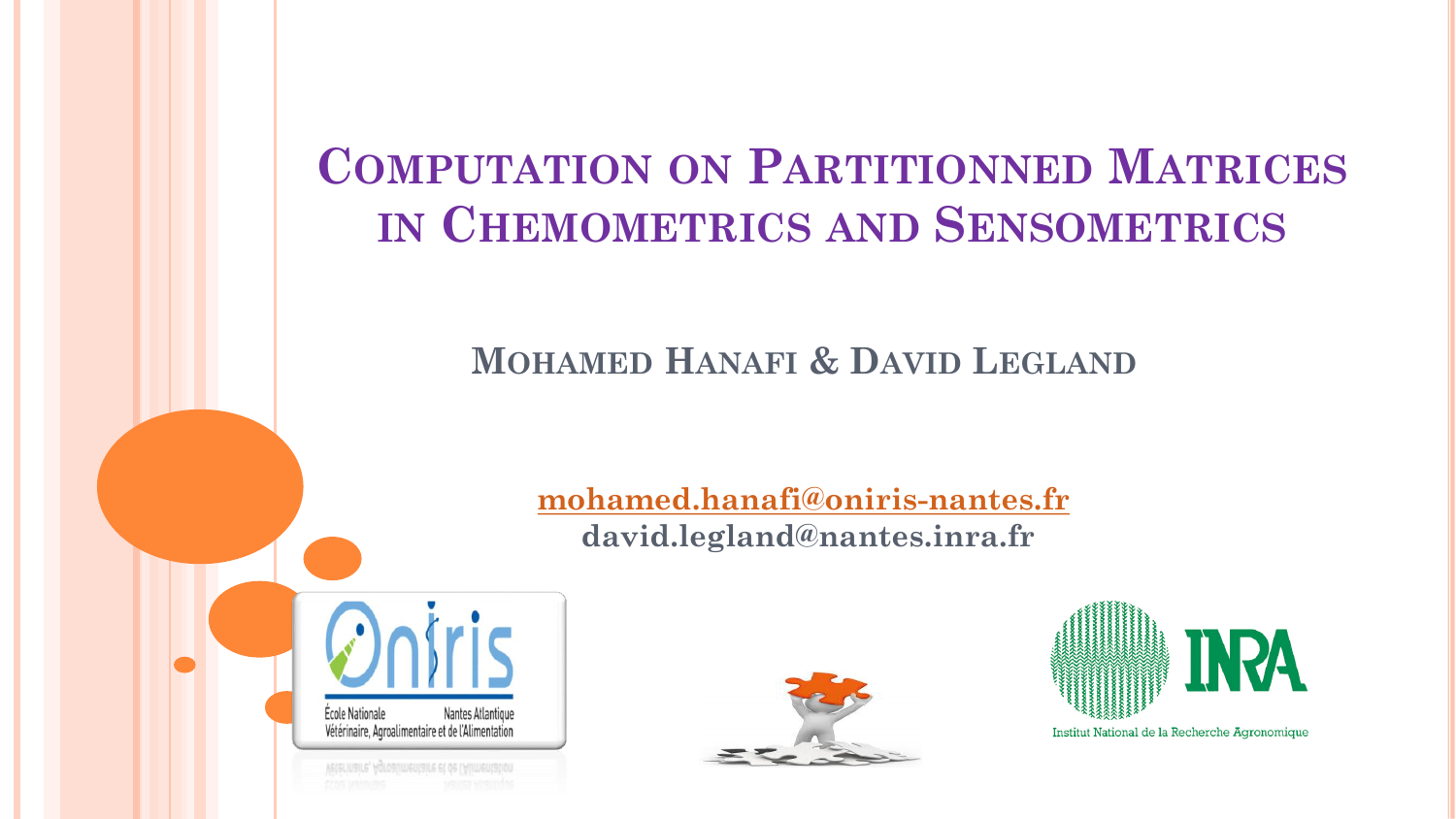# **SUMMARY**

Motivation and aims.

Issues and contributions.

Conclusions and perspectives.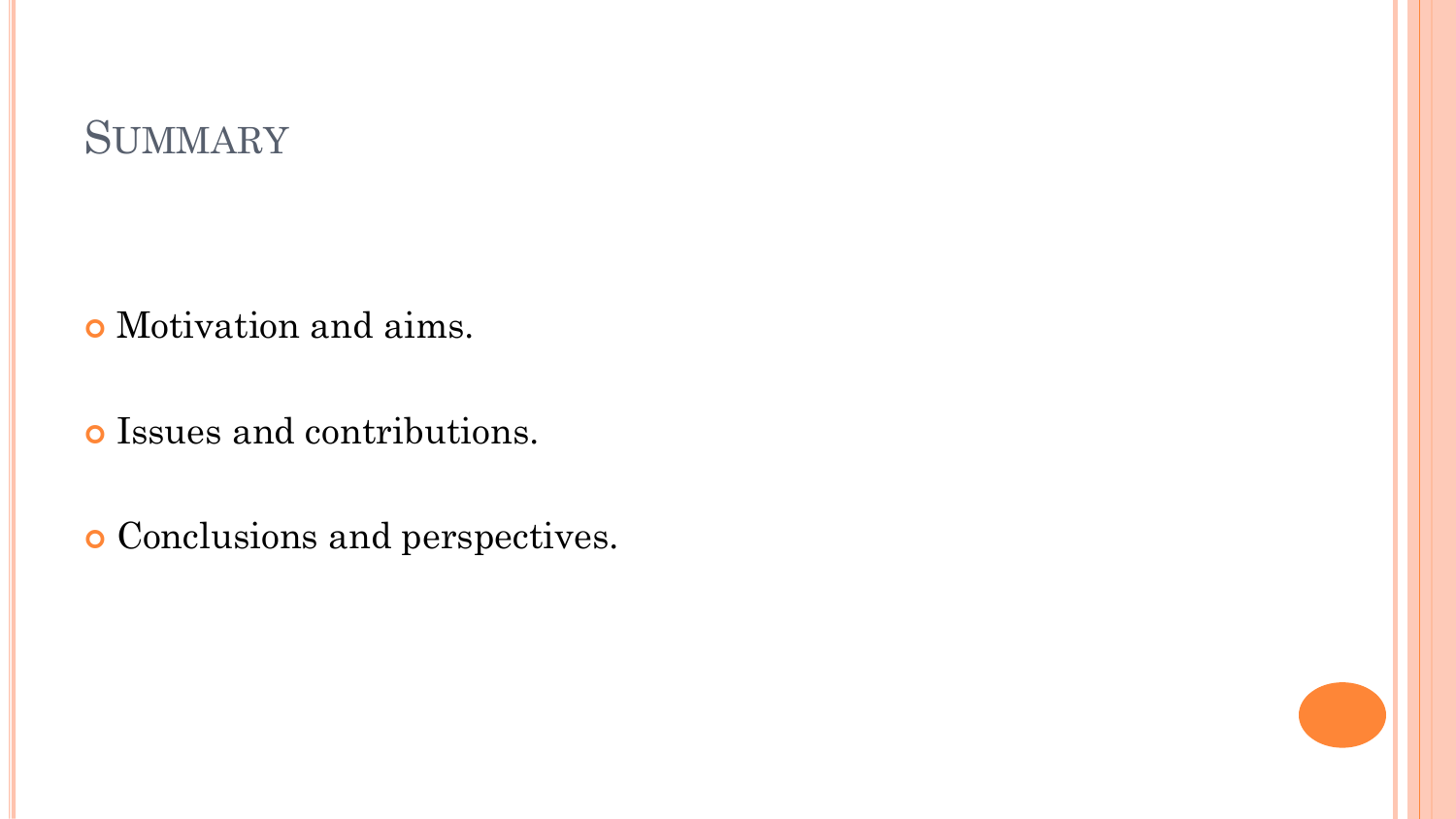## 1.1. FOREWORD

- Does not consider chemometrics (sensometrics) from its purpose (Extract knowledge from data) but its two main components (data and methods)
- The data sets are conceptualized as matrices and methods use intensively matrix algebra.
- The matrix algebra is an essential component of chemometrics (sensometrics).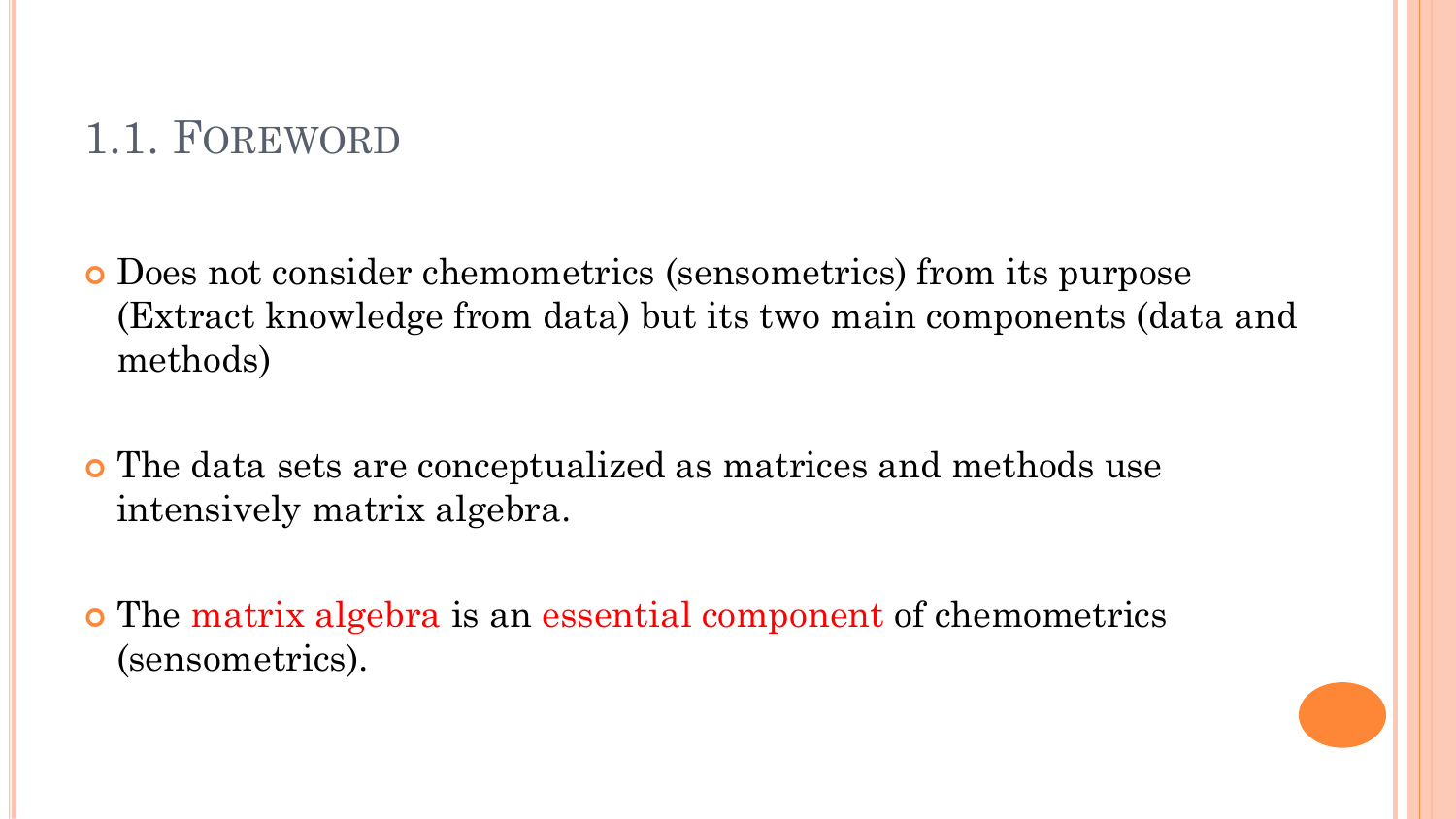# 1.2. STARTING POINT…

 Increasingly, the matrices involved in chemometrics (sensometrics) are associated with one or more partitions.

- The partitions are an important aspect of data and methods in chemometrics (sensometrics)
	- The partition can be an important part of the data sets themselves. (Example multiblock data)
	- The partition can be a part of the method (clustering methods)
	- The partition can be latent which emerged during the implementation of algorithms (eg. Crossvalidation procedure).



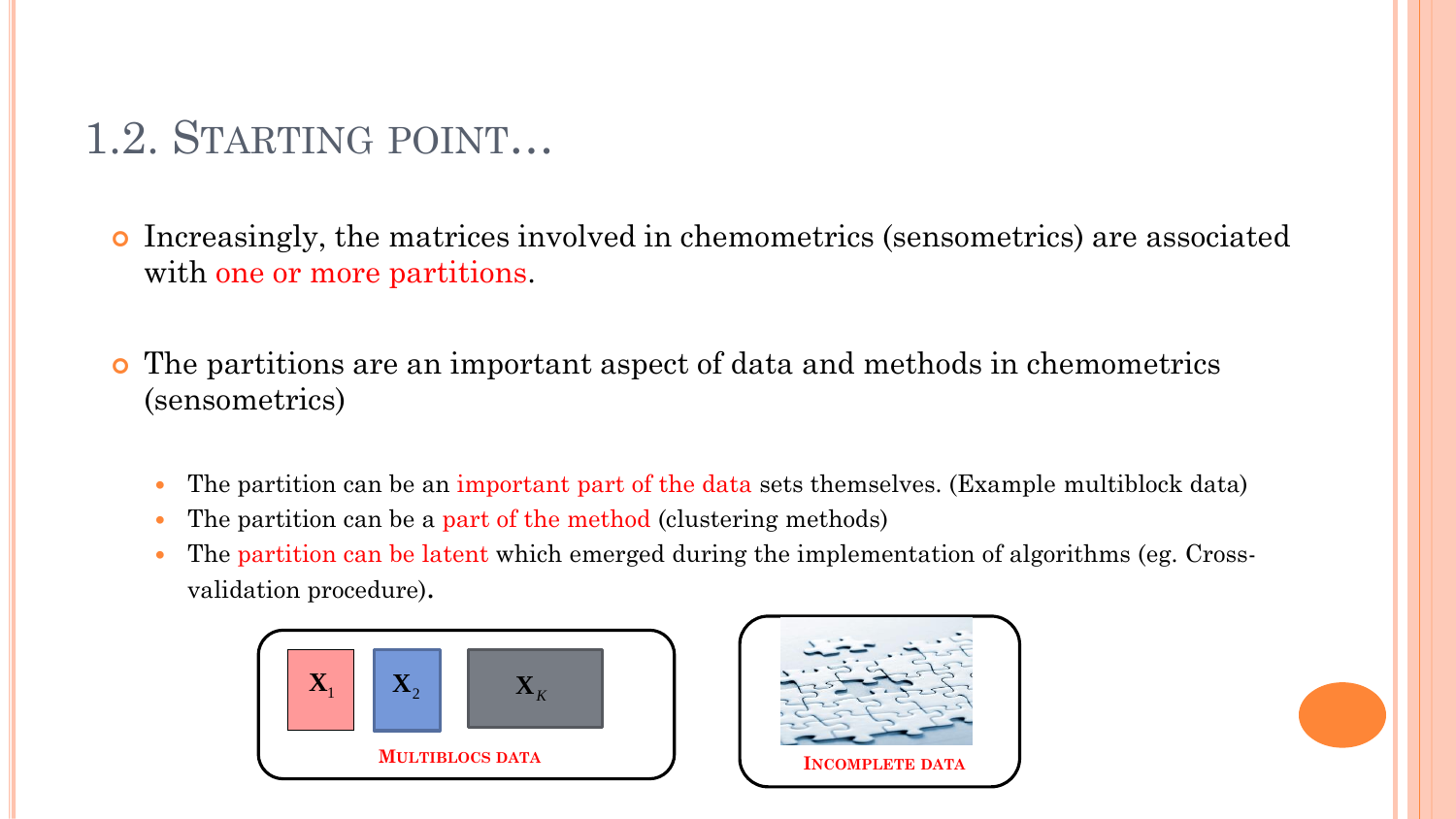# 1.3. HYPOTHESIS AND AIMS



### THE TREE THAT HIDES THE FOREST

*tree is matrix algebra. the forest is partitioned matrix algebra.*

### Aims

- To formalize a framework for computing on partitioned matrices.
- To introduce rules and concepts to perform computation on partitioned matrices.
- To study the contribution of this framework in chemometrics (sensometrics).

### o Interests.

- A framework that provides powerful tools for fast prototyping algorithms.
- A framework that offers effective tools to disseminate and implement chemometrics (sensometrics) algorithms and methods.
- A framework inspired by chemometrics (sensometrics) for new developments in mathematics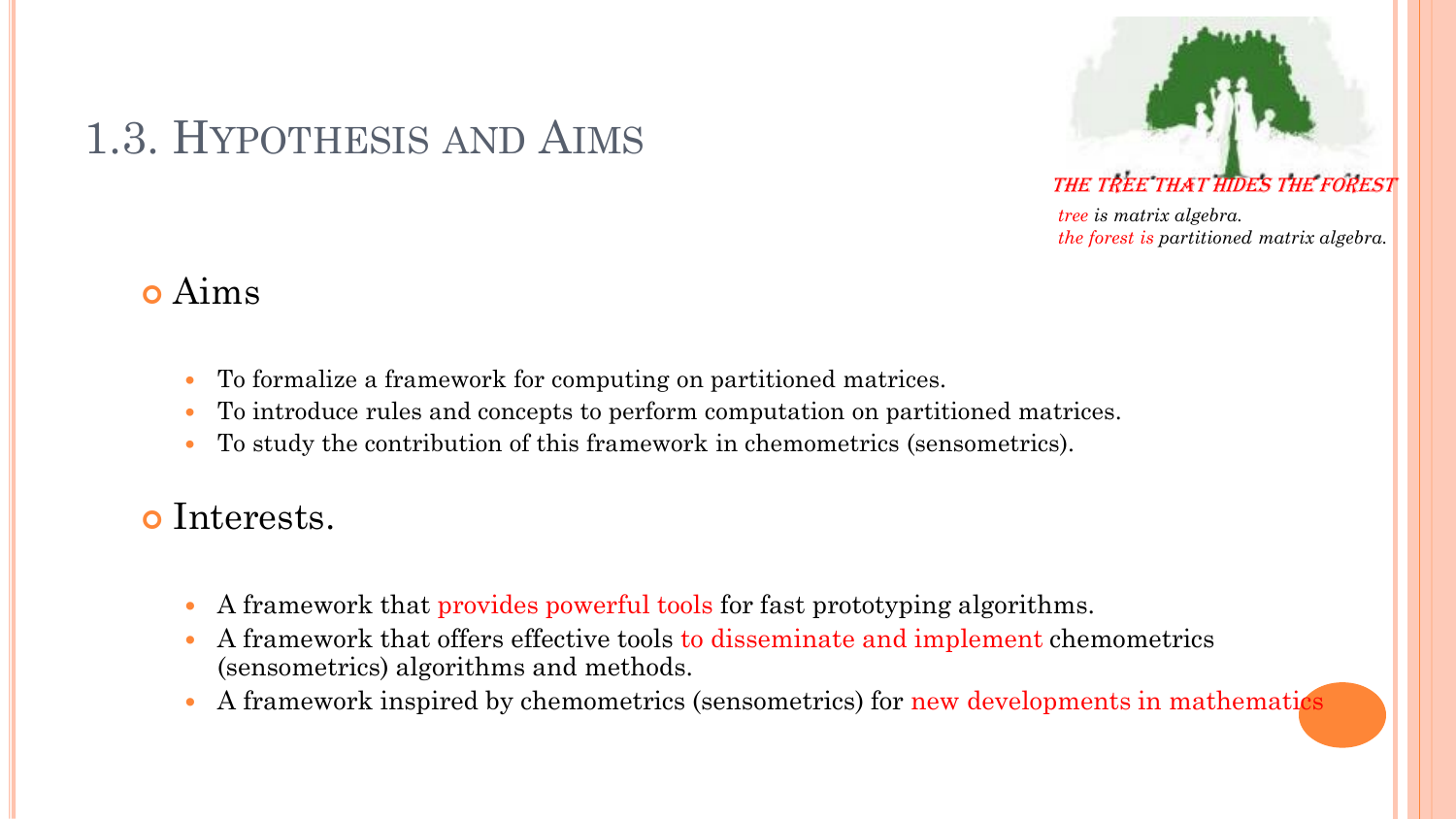# 2.1. ISSUE (1)

How to choose an appropriate class from several kinds of partitionned matrices ?

- Partitionned Matrix= Matrix + Partition of the positions of its elements.
- Block-matrices are partitioned matrices where the partition of its elements can be described as a partition on the rows or columns or both at once.



Several kinds of partitionned matrices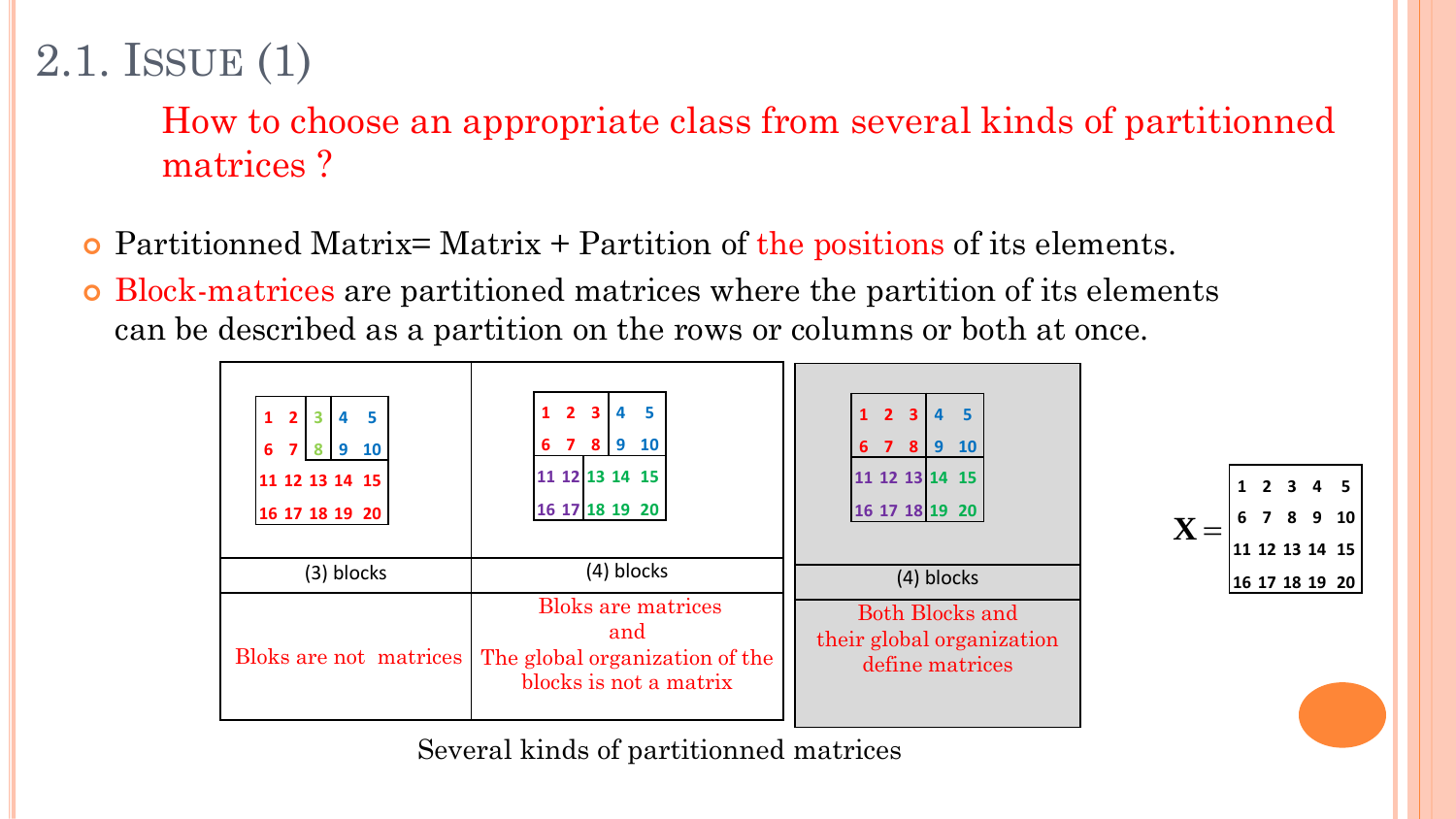# 2.2. CONTRIBUTION (1)

### Definitions and Notations for block-Matrices

### Partition of an integer.

- A partition on an integer *n* in *k* parts is a decomposition of *n* as :  $n = \sum \tau_i$   $(\tau_i \neq 0)$  $\mathbf{r}\sum\limits_{i}\tau_{_{i}}\quad\left( \tau_{_{i}}\neq\right.$ *k*  $n = \sum_i \tau_i$  (*t*
- denotes the set of partitions of n in k parts.  $\mathbf{P}_k(n)$

### Partition of a pair of integers.

• A partition of a pair of integers  $(n, p)$  is an element of  $P_{(k, \bar{k})}(n, p) = P_k(n) \times P_{\bar{k}}(p)$ 

### Block-Matrix.

- An element of  $\widetilde{\mathbf{M}}_{\mathbf{P}_{(k,\bar{k})}(n,p)} = \mathbf{M}_{(n,p)} \times \mathbf{P}_{(k,\bar{k})}(n,p)$  is called block-matrix ~<br>~  $\tilde{\mathbf{M}}_{\mathbf{P}_{(k,\bar{k})}(n,p)} = \mathbf{M}_{(n,\, p)} \!\times\! \mathbf{P}_{(k,\, p)}$
- A block-matrix is a pair of a matrix and a partition of its dimension.
- A partition of the dimension of a matrix is called Block-dimension.

Notation for block-matrix



 $((4),(7)),$  $((1,1,1,1),(7)),$ **((1,1,1,1),(1,1,1,1,1,1,1)), ((2,2),(2,3,2)),**

Some partitions of (4,7)

1

*i*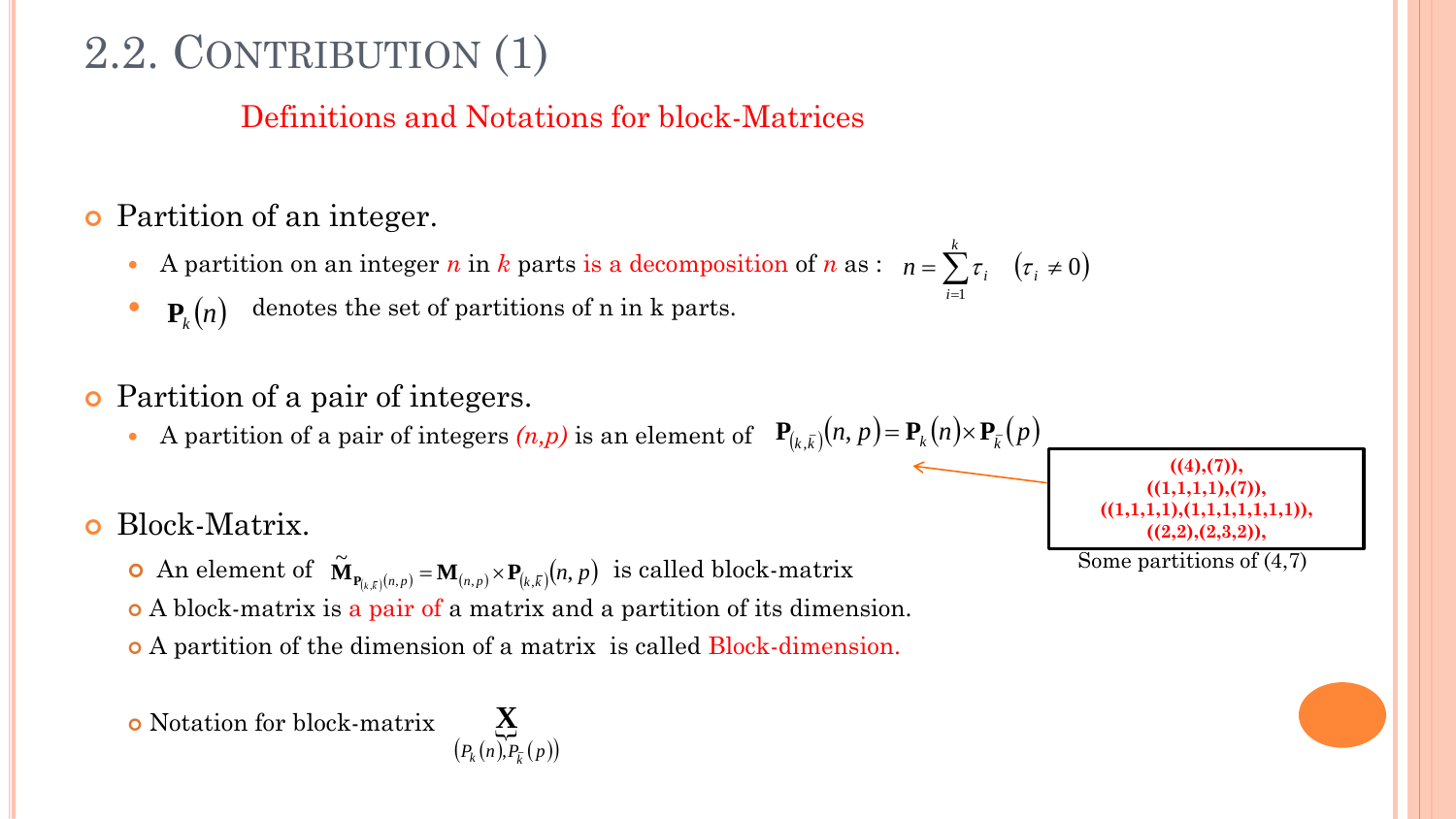

How to handle block-matrix on scientific software (here R or Matlab)?

# **BlockMatrix toolbox BlokBerry Package**



David Legland.

https://github.com/dlegland/BlockMatrixToolbox





Gaston Sanchez

https://github.com/gastonstat/blockberry

CONTRIBUTION (2) : TWO TOOLBOXES FOR BLOCK-MATRICES.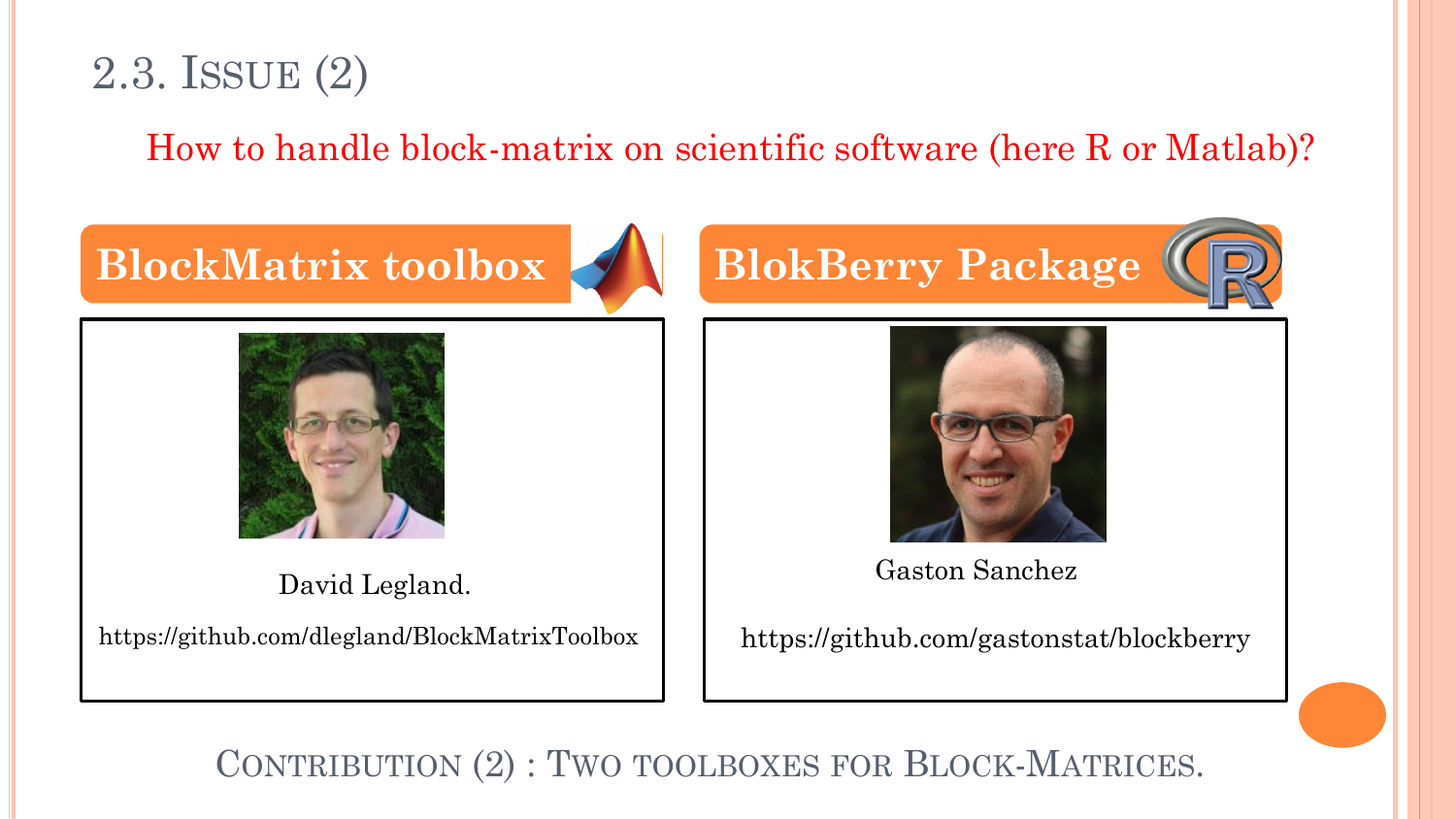```
>> A = BlockMatrix(reshape(1:20, [5 4]), {[3 2], [2 2]})
```
#### $A =$

```
BlockMatrix object with 5 rows and 4 columns
 row dims: 3 2
 col dims: 2 2
            -611 16
     \mathbf{1}\overline{2}7 12 17
     3
       8 13 18
```
 $\sim$   $\sim$   $\sim$  9  $\overline{4}$ 14 19  $\overline{5}$ 10  $15$  $\sim$  20

#### >> getMatrix(A)

#### ans  $=$

| 1 | 6  | 11 | 16 |
|---|----|----|----|
| 2 | 7  | 12 | 17 |
| з | 8  | 13 | 18 |
| 4 | 9  | 14 | 19 |
| 5 | 10 | 15 | 20 |

>> blockDimensions(A)

#### $ans =$

BlockDimensions object with 2 dimensions  $(3, 2), (2, 2)$ 

#### 1 6 11 16 2 7 12 17 3 8 13 18 4 9 14 19 5 10 15 20

### Working with a block-matrix

#### $f(x)$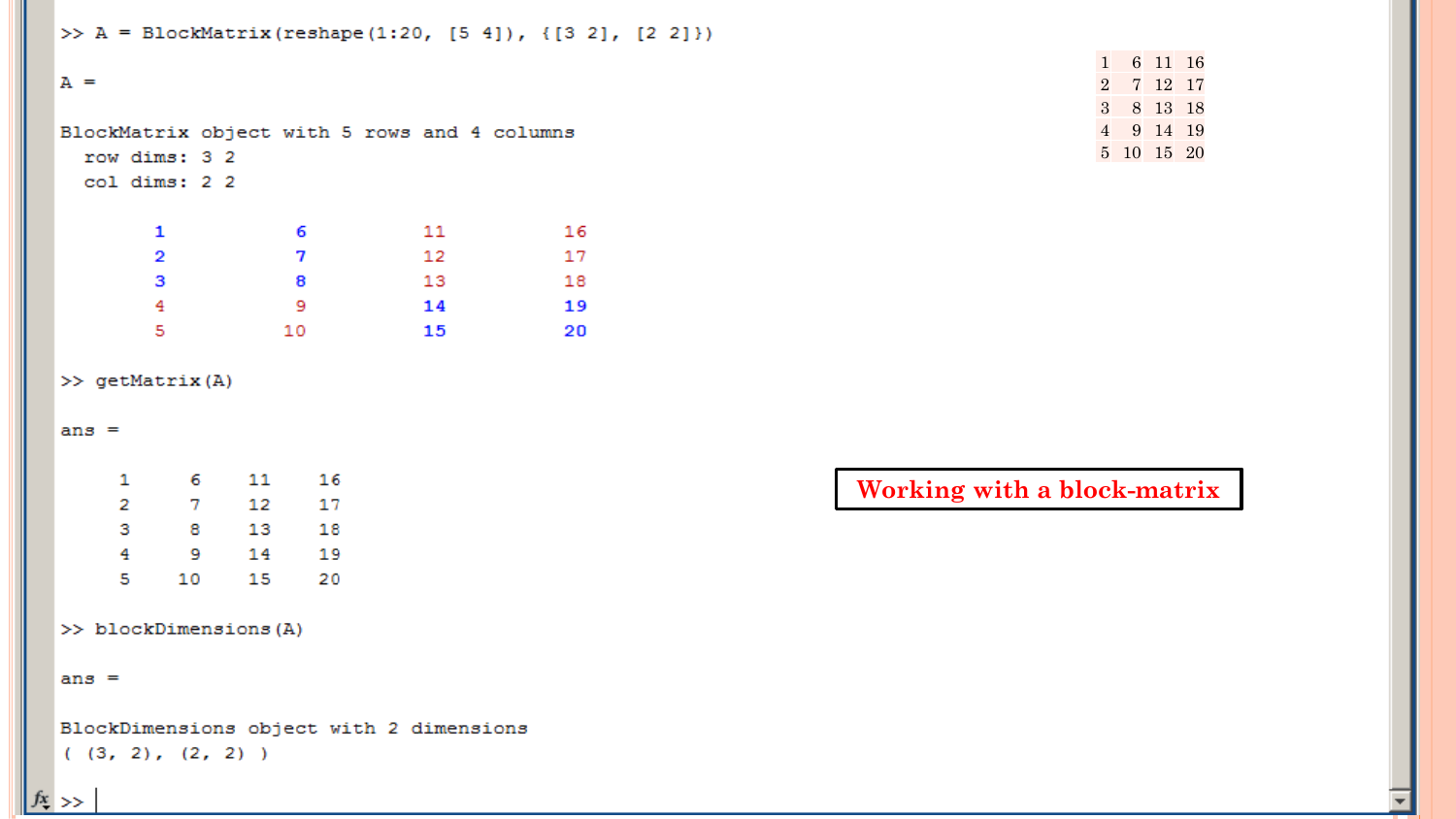```
>> rowBlock=blockDimensions (A, 1)
rowBlock =IntegerPartition object with 2 terms
    (3, 2)>> colBlock=blockDimensions (A, 2)
colBlock =IntegerPartition object with 2 terms
   (2, 2)>> size(A)Sizes of block-matricesans =5 \qquad 4>> blockNumber(A)ans =\blacktriangleleft>> blockSize(A)ans =\mathbf{z}-21
```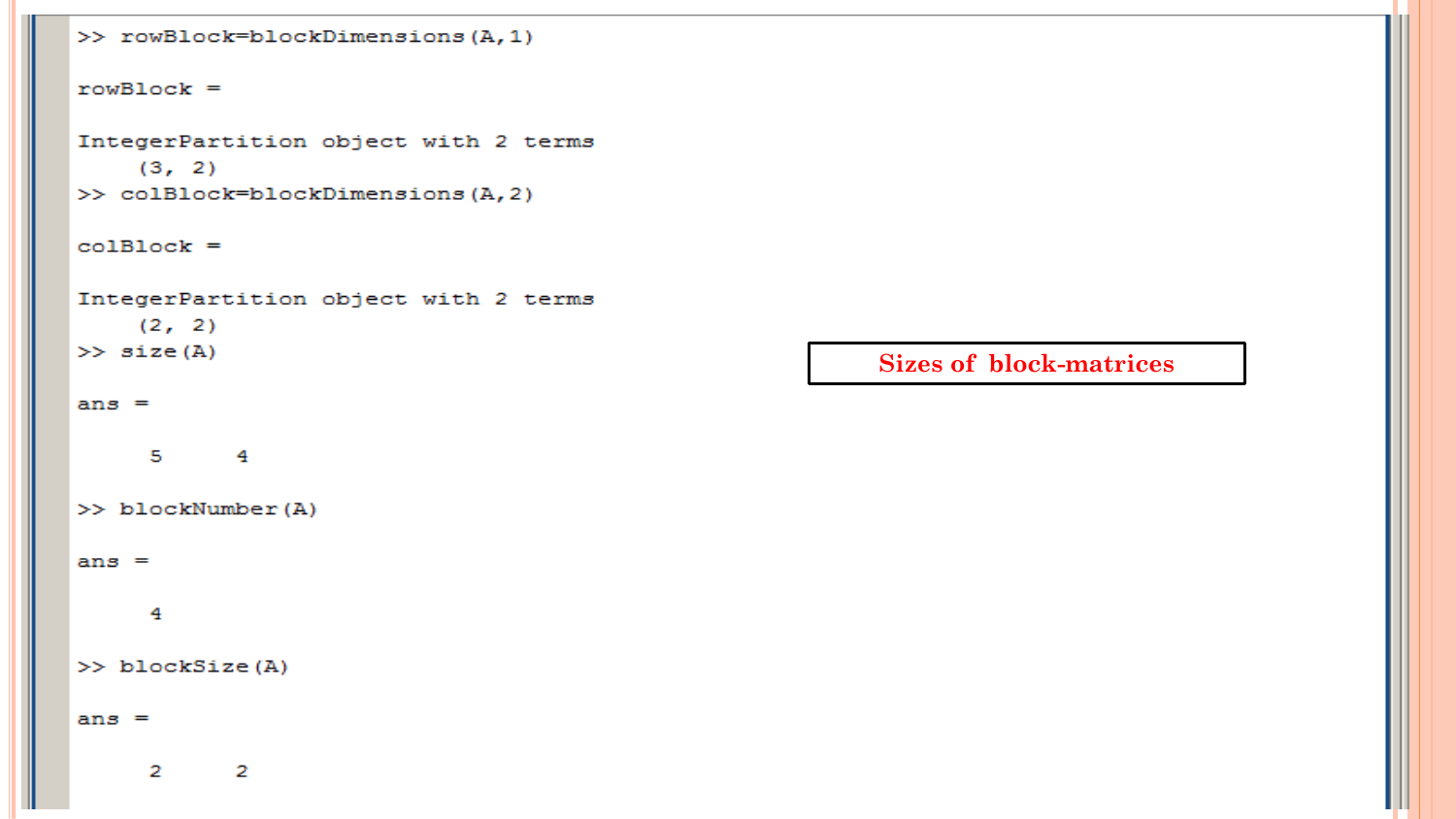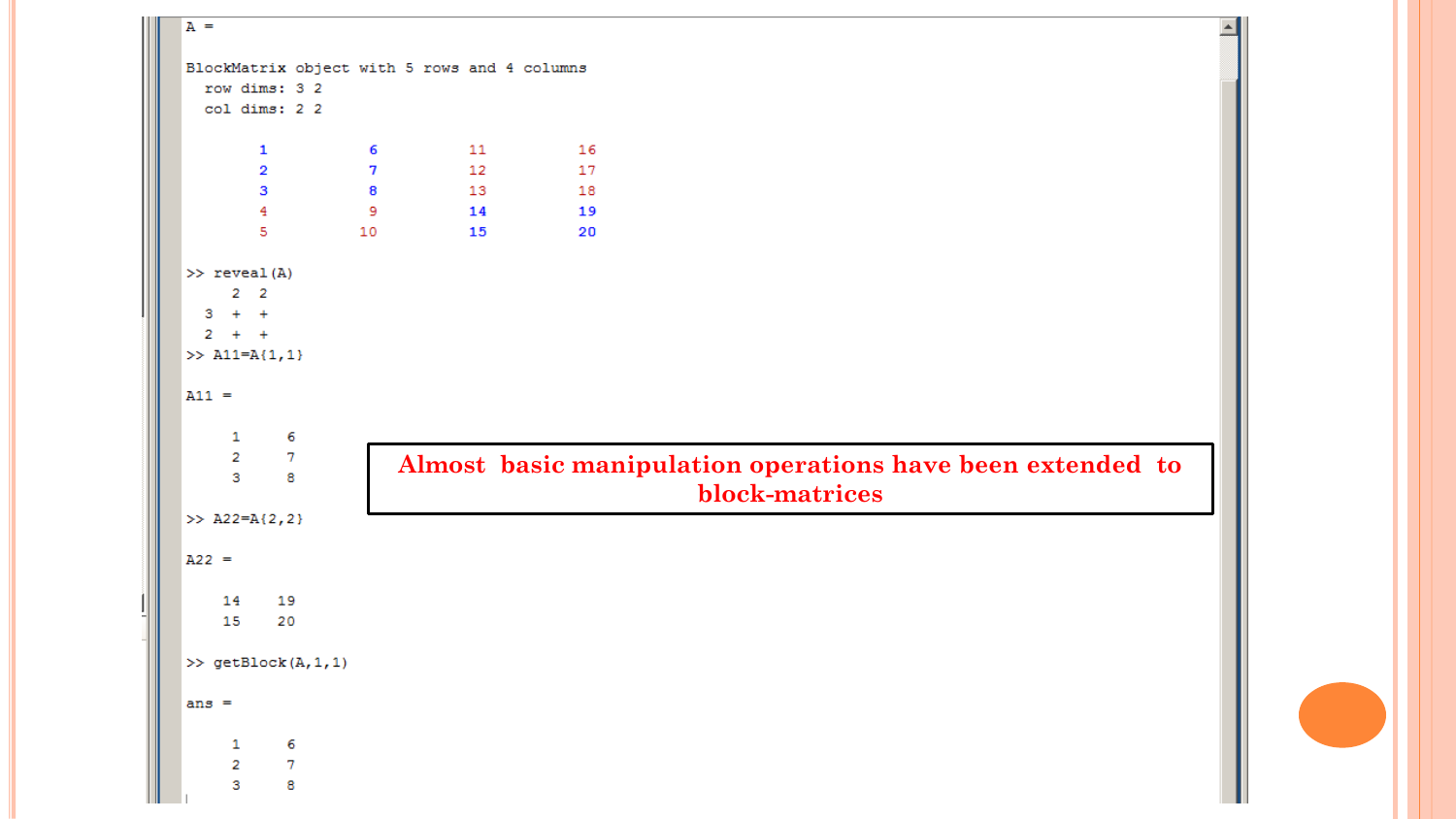# 2.4. ISSUE (3)

To what extend matrix product can be extended to block matrix ?

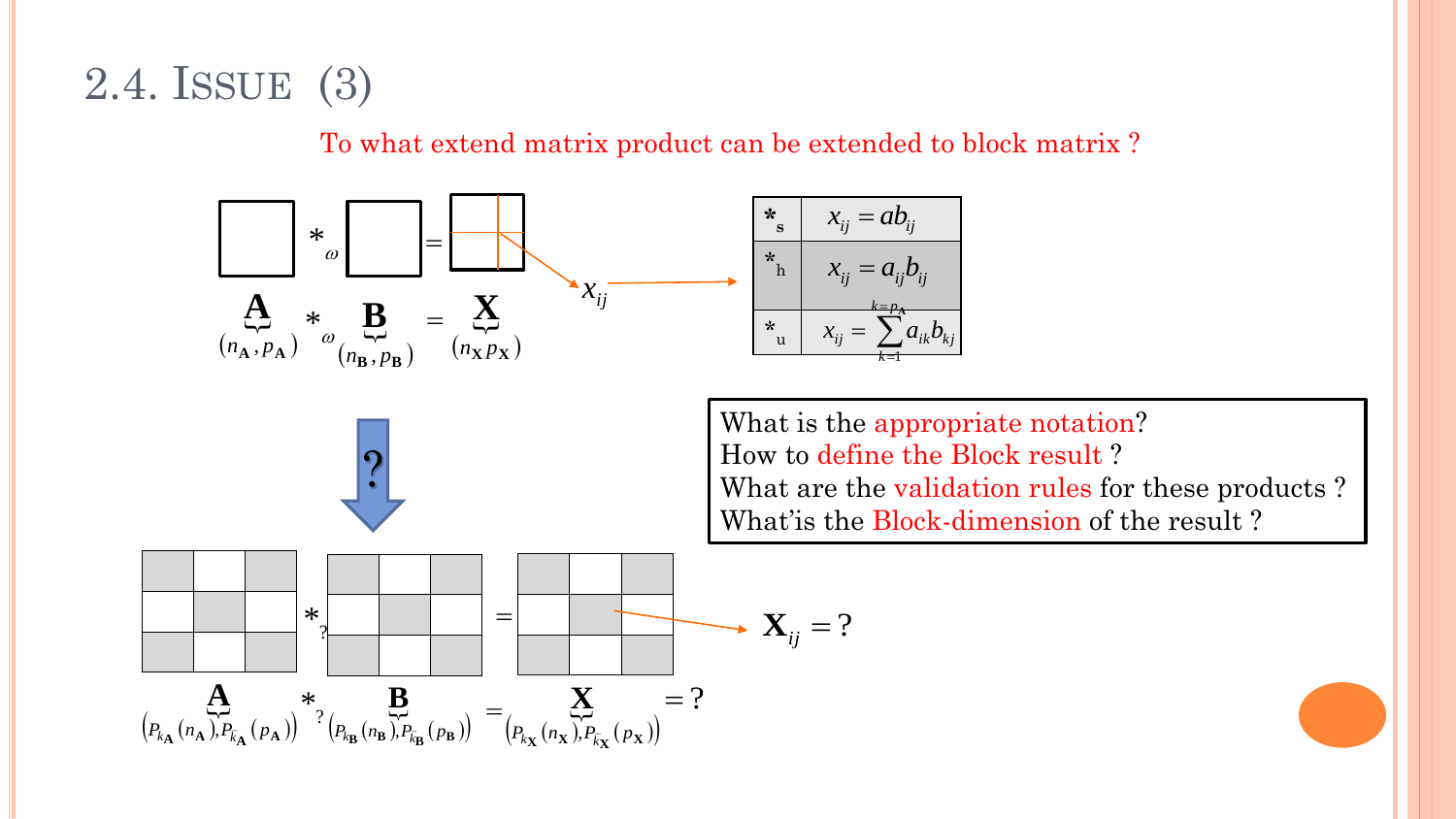# 2.5. CONTRIBUTION (3)

### Introduce and unify  $(9+6=15)$  products for block-matrices

$$
\sum_{\left(P_{k_{\mathbf{X}}}(n_{\mathbf{X}}), P_{k_{\mathbf{X}}}(p_{\mathbf{X}})\right)} = \mathop{\mathbf{A}}_{\left(P_{k_{\mathbf{A}}}(n_{\mathbf{A}}), P_{k_{\mathbf{A}}}(p_{\mathbf{A}})\right)} *_{\left(\omega_{1}, \omega_{2}\right)} \mathop{\mathbf{B}}_{\left(P_{k_{\mathbf{B}}}(n_{\mathbf{B}}), P_{k_{\mathbf{B}}}(p_{\mathbf{B}})\right)}
$$

| <b>Notation</b> | <b>Block definition</b>                                           | remark                                   |
|-----------------|-------------------------------------------------------------------|------------------------------------------|
| $*_{(s,s)}$     | $X_{ii} = a_{11} *_{s} B_{ii}$                                    | <b>Well known</b>                        |
| $*_{(s,h)}$     | $\mathbf{X}_{ii} = \mathbf{A}_{11} *_{h} \mathbf{B}_{ii}$         | <b>New</b>                               |
| $*_{(s,u)}$     | $\mathbf{X}_{ii} = \mathbf{A}_{11} *_{u} \mathbf{B}_{ii}$         | M. Günther, and L. Klotz (2012)          |
| $\star_{(s,k)}$ | $\mathbf{X}_{ii} = \mathbf{A}_{11} *_{k} \mathbf{B}_{ki}$         | <b>Koming Neudecker, Wansbeek(1991)</b>  |
| $*_{(h,s)}$     | $\mathbf{X}_{ii} = a_{ii} *_{s} \mathbf{B}_{ii}$                  | <b>New</b>                               |
| $*_{(h,h)}$     | $\mathbf{X}_{ii} = \mathbf{A}_{ii} *_{h} \mathbf{B}_{ii}$         | <b>Well known</b>                        |
| $*_{(h,u)}$     | $\mathbf{X}_{ii} = \mathbf{A}_{ii} *_{u} \mathbf{B}_{ii}$         | <u>Horm, Mathias and Nakamura (1991)</u> |
| $*_{(h,k)}$     | $\mathbf{X}_{ij} = \mathbf{A}_{ij} *_{k} \mathbf{B}_{ij}$         | <b>R. A. Horn et al (1992)</b>           |
| $x_{(u,s)}$     | $\mathbf{X}_{ii} = \sum_{k=1}^{k_A} a_{ik} *_{s} \mathbf{B}_{ki}$ | <b>New</b>                               |
|                 | $k=1$                                                             |                                          |

| <b>Notation</b> | <b>Names</b>                                                                               | remark                             |
|-----------------|--------------------------------------------------------------------------------------------|------------------------------------|
| $x_{(u,h)}$     | $\overline{\mathbf{X}_{ij}} = \sum\limits_{i}^{k_A} \mathbf{A}_{ik} *_{h} \mathbf{B}_{kj}$ | <b>New</b>                         |
| $x_{(u,u)}$     | $k\neq_{A}$<br>$\mathbf{X}_{ii} = \sum_{i}^{\infty} \mathbf{A}_{ik} *_{u} \mathbf{B}_{ki}$ | <b>Well known</b>                  |
| $x_{(u,k)}$     | $\mathbf{X}_{ij} = \sum_{k}^{k-1} \mathbf{A}_{ik} *_{k} \mathbf{B}_{kj}$                   | W. De Launey and J. Seberry (1994) |
| $*_{(k,s)}$     | $\mathbf{X}_{ii} = a_{11} *_{s} \mathbf{B}_{ij}$                                           | = kronecker                        |
| $*_{(k,h)}$     | $\mathbf{X}_{ii} = \mathbf{A}_{ii} *_{h} \mathbf{B}_{11}$                                  | $\Leftrightarrow$ *(s,h)           |
| $*_{(k,u)}$     | $\mathbf{X}_{ii} = \mathbf{A}_{ii} *_{u} \mathbf{B}_{11}$                                  | $\Leftrightarrow$ *(s,u)           |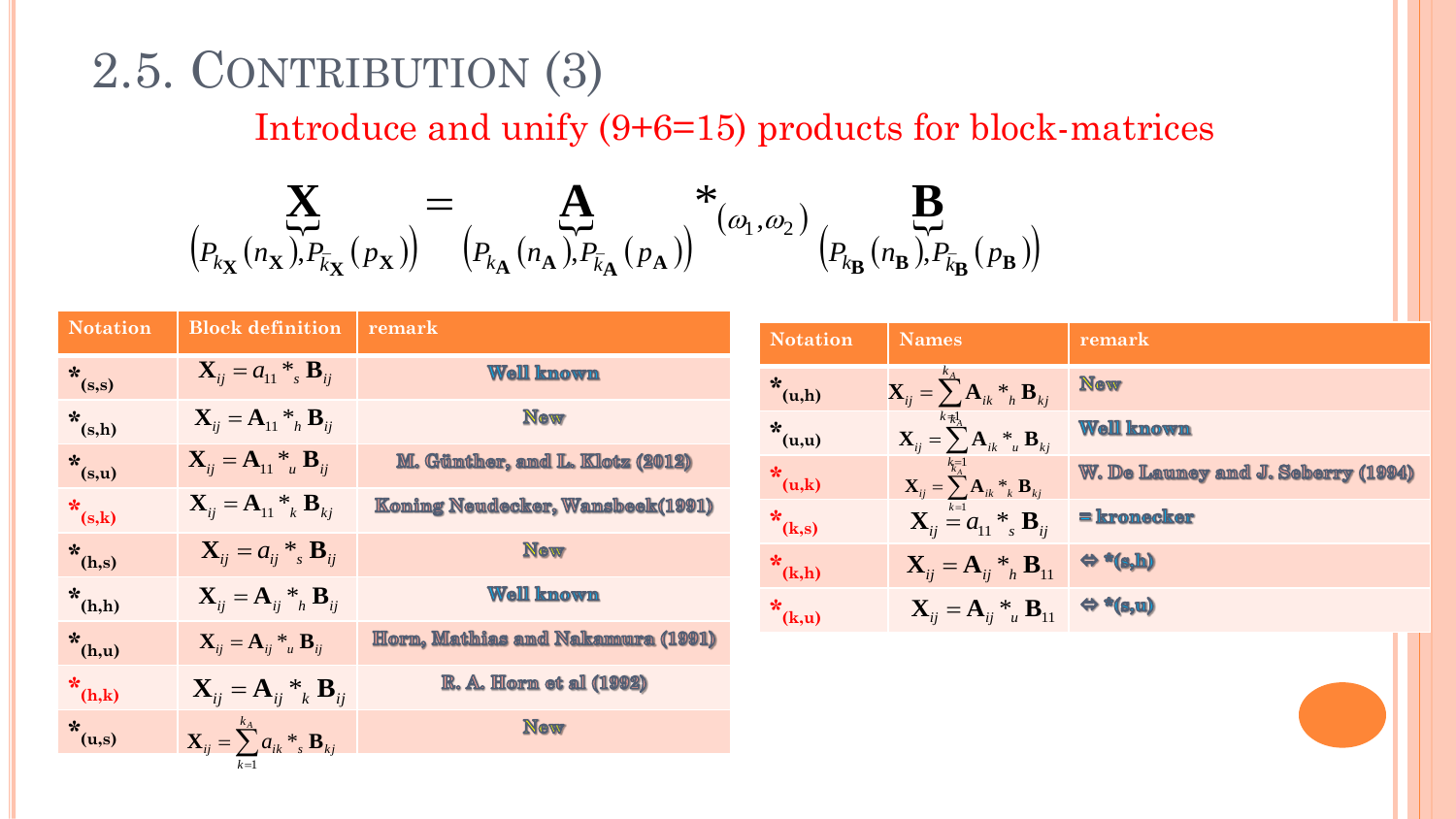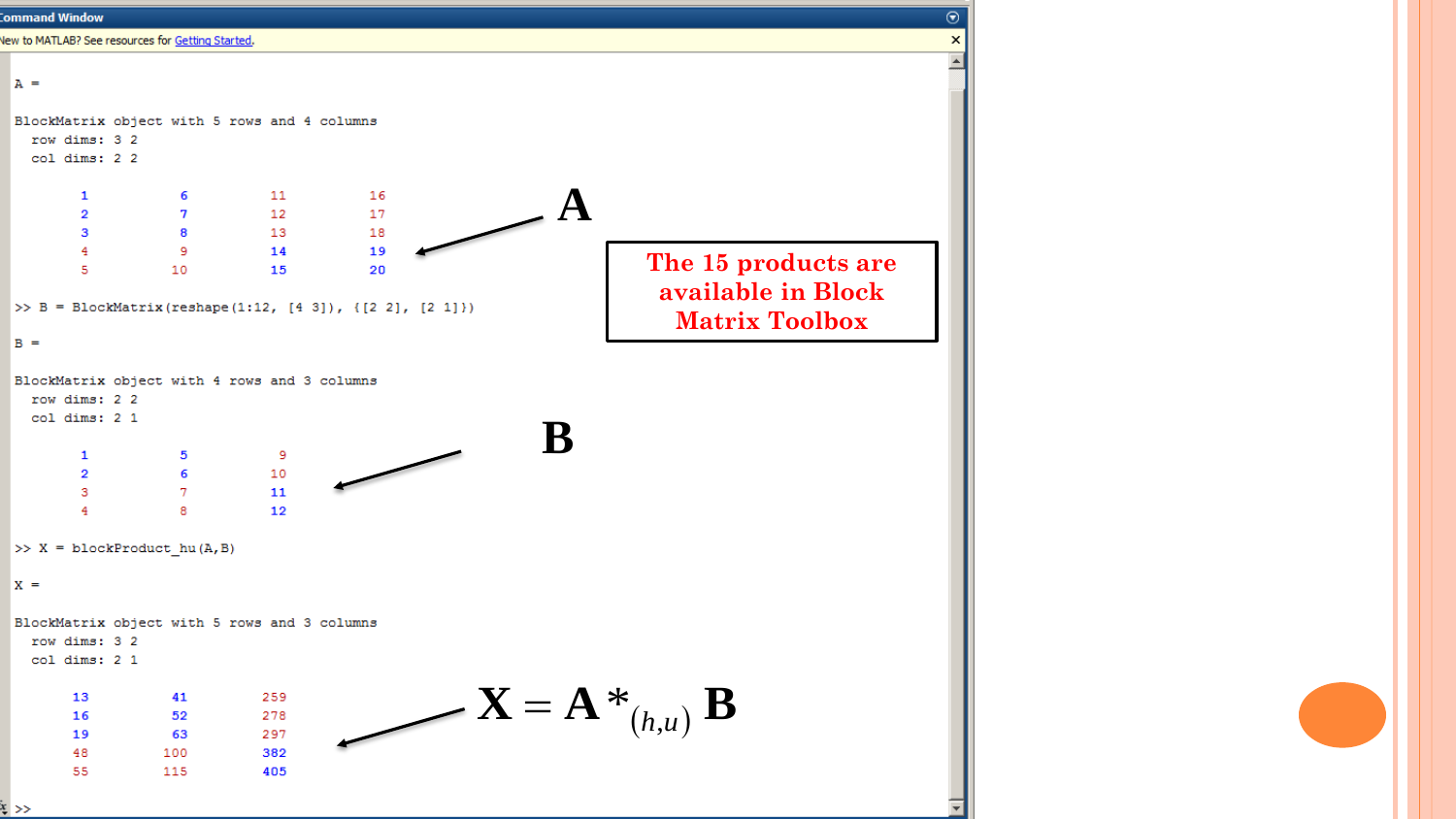|                              | New to MATLAB? See resources for Getting Started.          |                |     |     |     |  |                                                 |
|------------------------------|------------------------------------------------------------|----------------|-----|-----|-----|--|-------------------------------------------------|
|                              | >> A = BlockMatrix(reshape(1:36, [6 6]), {[3 3], [2 2 2]}) |                |     |     |     |  |                                                 |
|                              |                                                            |                |     |     |     |  |                                                 |
| $A =$                        |                                                            |                |     |     |     |  |                                                 |
|                              | BlockMatrix object with 6 rows and 6 columns               |                |     |     |     |  |                                                 |
| row dims: 3 3                |                                                            |                |     |     |     |  |                                                 |
| $col$ dims: $2$ $2$ $2$      |                                                            |                |     |     |     |  |                                                 |
| $\mathbf{1}$                 | $\mathbf{7}$                                               | 13             | 19  | 25  | 31  |  |                                                 |
| $\overline{2}$               | 8                                                          | 14             | 20  | 26  | 32  |  |                                                 |
| 3                            | 9                                                          | 15             | 21  | 27  | 33  |  |                                                 |
| $\overline{4}$               | 10                                                         | 16             | 22  | 28  | 34  |  |                                                 |
| 5                            | 11                                                         | 17             | 23  | 29  | 35  |  | The 15 products are                             |
| 6                            | 12                                                         | 18             | 24  | 30  | 36  |  |                                                 |
|                              |                                                            |                |     |     |     |  | available in Block                              |
|                              | >> B = BlockMatrix(magic(6), {[3 3], [2 2 2]})             |                |     |     |     |  | <b>Matrix Toolbox</b>                           |
|                              |                                                            |                |     |     |     |  |                                                 |
| $B =$                        |                                                            |                |     |     |     |  |                                                 |
| row dims: 3 3                | BlockMatrix object with 6 rows and 6 columns               |                |     |     |     |  |                                                 |
| $col$ dims: $2$ $2$ $2$      |                                                            |                |     |     |     |  |                                                 |
| 35                           | $\mathbf{1}$                                               | 6              | 26  | 19  | 24  |  |                                                 |
| $\mathbf{3}$                 | 32                                                         | $\tau$         | 21  | 23  | 25  |  |                                                 |
| 31                           | - 9                                                        | $\overline{2}$ | 22  | 27  | 20  |  | B                                               |
| $\overline{8}$               | 28                                                         | 33             | 17  | 10  | 15  |  |                                                 |
| 30                           | -5                                                         | 34             | 12  | 14  | 16  |  |                                                 |
| $\overline{4}$               | 36                                                         | 29             | 13  | 18  | 11  |  |                                                 |
|                              |                                                            |                |     |     |     |  |                                                 |
|                              | $>> X = blockProduct_hh(A, B)$                             |                |     |     |     |  |                                                 |
| $X =$                        |                                                            |                |     |     |     |  |                                                 |
|                              |                                                            |                |     |     |     |  |                                                 |
|                              | BlockMatrix object with 6 rows and 6 columns               |                |     |     |     |  |                                                 |
| row dims: 3 3                |                                                            |                |     |     |     |  |                                                 |
| $col \text{ dim } s$ : 2 2 2 |                                                            |                |     |     |     |  |                                                 |
| 35                           | $\overline{7}$                                             | 78             | 494 | 475 | 744 |  |                                                 |
| 6                            | 256                                                        | 98             | 420 | 598 | 800 |  | $-\mathbf{X} = \mathbf{A} *_{(h,h)} \mathbf{B}$ |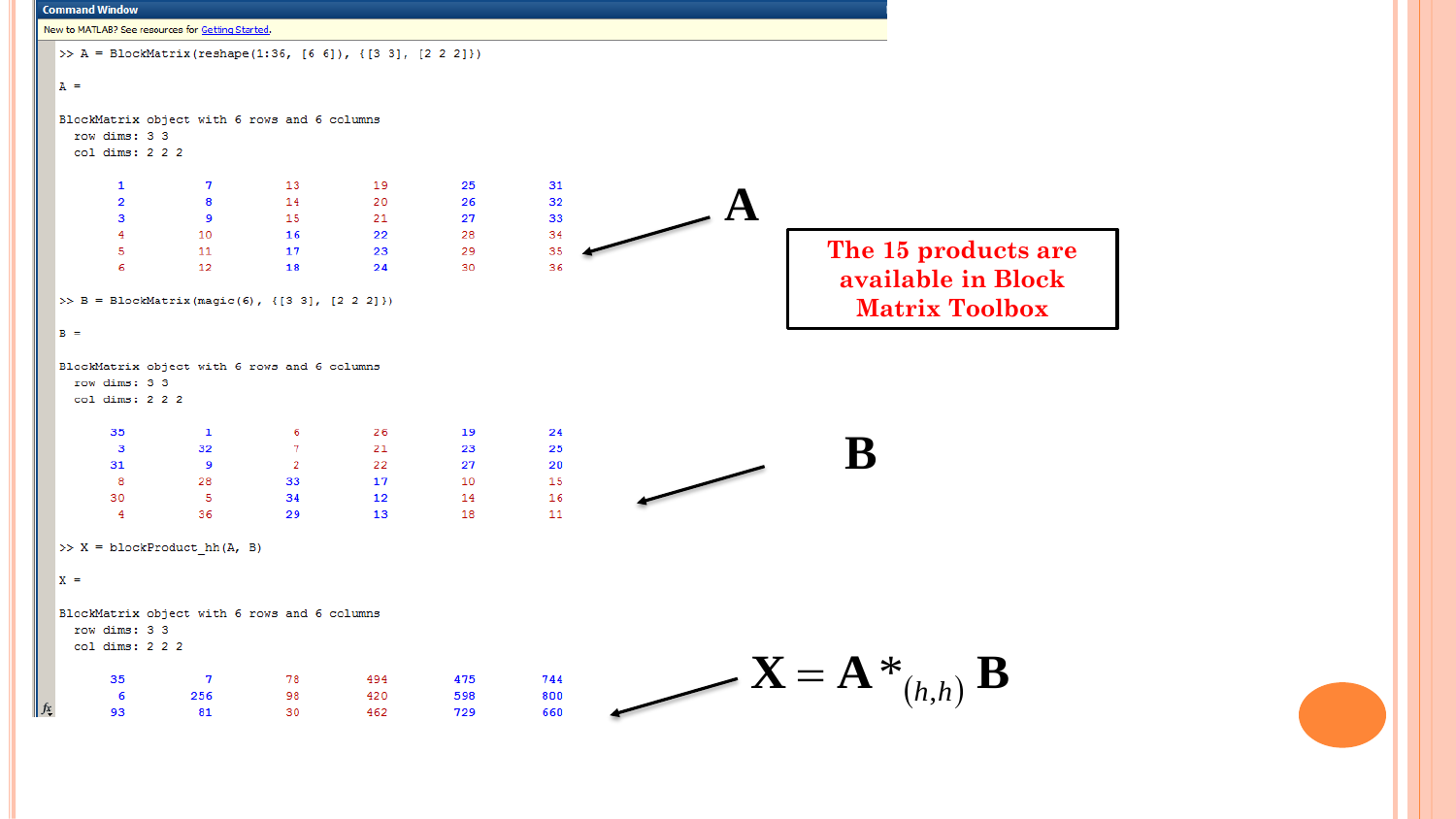### 2.6. ISSUE (4) HOW THE FRAMEWORK IS USEFUL ?

UN EXAMPLE : FAST PROTOTYPING ALGORITHMS FOR MULTIBLOCK METHODS



1. Van de Geer, J.P. (1984). Linear relations among *k sets of variables.* [Psychometrika](http://econpapers.repec.org/article/sprpsycho/)*, 49, 79–94.*

Hanafi, M., Ten Berge, J. (2003). [Psychometrika](http://econpapers.repec.org/article/sprpsycho/) ,vol. 68, NO. 1, 97–103.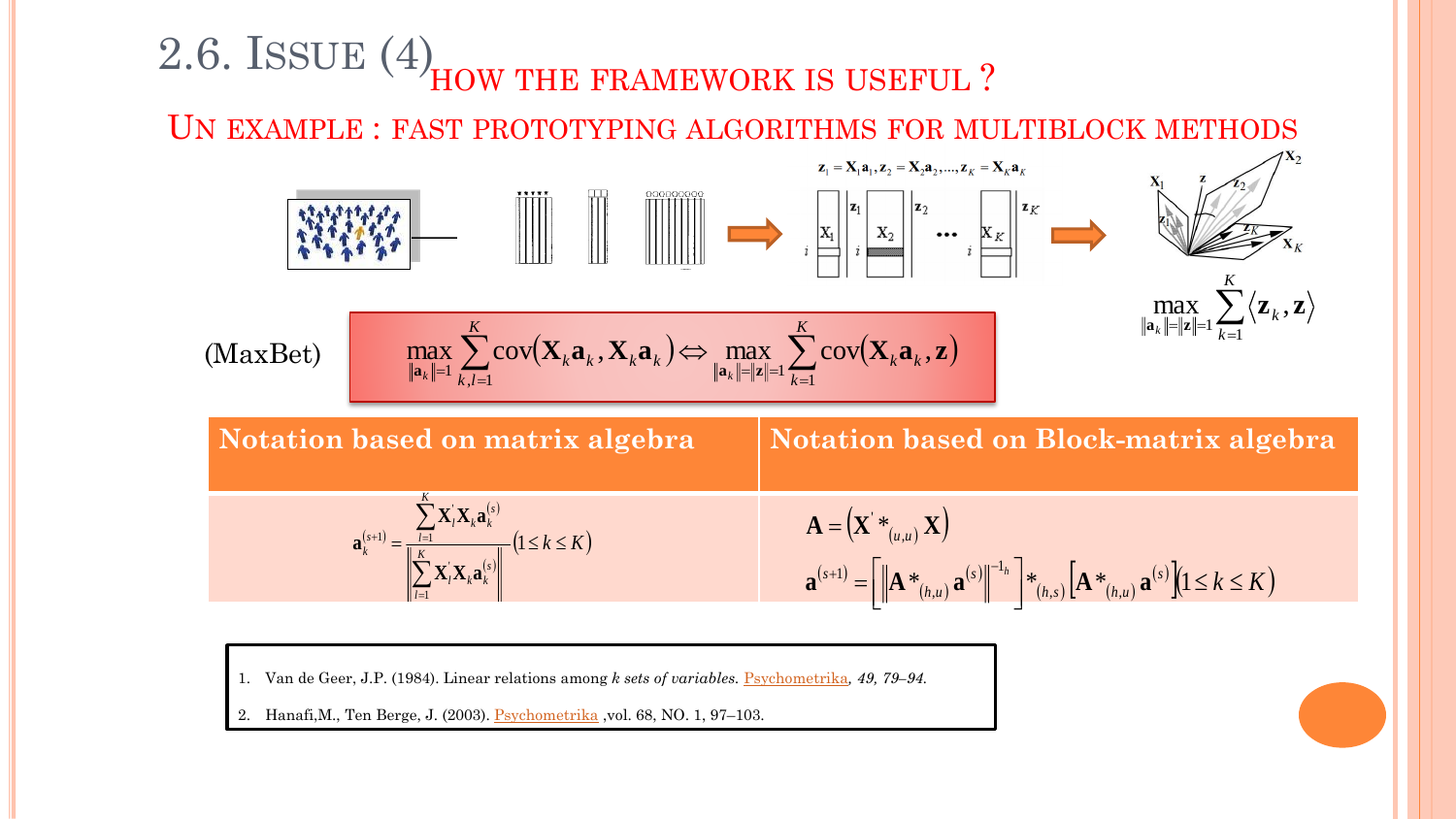| 1                | function [q, init, lamda] = maxbet (data, vec, t, tol)      |  |  |  |  |  |
|------------------|-------------------------------------------------------------|--|--|--|--|--|
| $2^{\circ}$      | a=data'*data                                                |  |  |  |  |  |
| $3 -$            | k=length(vec) ;%nombre de blok%                             |  |  |  |  |  |
| 4                | $[n, p] = size(a)$ ; scolonne de xx                         |  |  |  |  |  |
| 5                | $i1 = 0:$                                                   |  |  |  |  |  |
| $6 -$            | $i2=0;$                                                     |  |  |  |  |  |
| 7 –              | $lamda = zeros(k, 1)$ ;                                     |  |  |  |  |  |
| 8                | $\texttt{st=rand}(p,1)$ ;                                   |  |  |  |  |  |
| 9.               | $i1=0;$                                                     |  |  |  |  |  |
| 10 -             | $i2=0:$                                                     |  |  |  |  |  |
| $11 -$           | for $i=1:k$ ,                                               |  |  |  |  |  |
| $12 -$           | i1=i1+1;                                                    |  |  |  |  |  |
| $13 -$           | $i2 = i2 + vec(i);$                                         |  |  |  |  |  |
| $14 -$           | $t(i1:i2,:)=t(i1:i2,:)/norm(t(i1:i2,:));$                   |  |  |  |  |  |
| $15 -$           | i1=i2;                                                      |  |  |  |  |  |
| $16 -$           | end                                                         |  |  |  |  |  |
| $17 -$           | $init=t$ ;                                                  |  |  |  |  |  |
| $18 -$           | residu=1;                                                   |  |  |  |  |  |
| $19 -$           | $q =$ zeros $(p, 1)$ ;                                      |  |  |  |  |  |
| 20 -             | while (residu>seuil)                                        |  |  |  |  |  |
| 21 -             | y=a*t;                                                      |  |  |  |  |  |
| 22 –             | Without<br>$i1=0:$                                          |  |  |  |  |  |
| 23 -             | $i1 = 0;$<br><b>BlockMatrix Toolbox</b>                     |  |  |  |  |  |
| 24 -             | $i2=0;$                                                     |  |  |  |  |  |
| $25 -$           | for $i=1:k$ ,                                               |  |  |  |  |  |
| 26 -             | i1=i1+1;                                                    |  |  |  |  |  |
| 27 -             | $i2 = i2 + vec(i);$                                         |  |  |  |  |  |
| 28 —             | $q(i1:i2,:)=y(i1:i2,:)/norm(y(i1:i2,:));$                   |  |  |  |  |  |
| 29 -             | i1=i2;                                                      |  |  |  |  |  |
| $30 -$           | end                                                         |  |  |  |  |  |
| $31 -$           | residu=abs(t'*a*t-q'*a*q);                                  |  |  |  |  |  |
| $32 -$           | t=q;                                                        |  |  |  |  |  |
| $33 -$           | end                                                         |  |  |  |  |  |
| $34 -$           | $i1=0;$                                                     |  |  |  |  |  |
| $35 -$<br>$36 -$ | $i2=0;$                                                     |  |  |  |  |  |
| $37 -$           | for $i=1:k$ ,<br>$ - $                                      |  |  |  |  |  |
|                  | $i1 = i1 + 1;$                                              |  |  |  |  |  |
|                  |                                                             |  |  |  |  |  |
| $38 -$<br>$39 -$ | $i2 = i2 + vec(i);$<br>lamda(i,:)=q(i1:i2,:)'*a(i1:i2,:)*q; |  |  |  |  |  |
|                  |                                                             |  |  |  |  |  |

 $\Box$  function [q, iter, resid] = maxbet procedure2 (data, tt, tol) %MAXBET PROCEDURE2 MAXBET procedure for multi-block matrices.  $\overline{2}$ % create new BlockMatrix representing the normalized input vectors  $qq = blockProduct$  hs(1./blockNorm(tt), tt); AA = blockProduct uu(data', data);  $resid = 1;$ **With** 10 11  $iter = 0;$ **BlockMatrix Toolbox**12  $\Box$  while resid > tol 13 15 iter = iter + 1; 16  $q = blockProduct_uu(AA, qq);$ 17 18  $\mathtt{q}$  = blockProduct\_hs(1./blockNorm(q), q); <br>% <br>block normalization 19 20 21  $resid = norm(blockNorm(q) - blockNorm(qq));$  % residual 22 23  $qq = q;$ 24  $^{\mathrel{\mathop{\sqcup}}\nolimits}$  end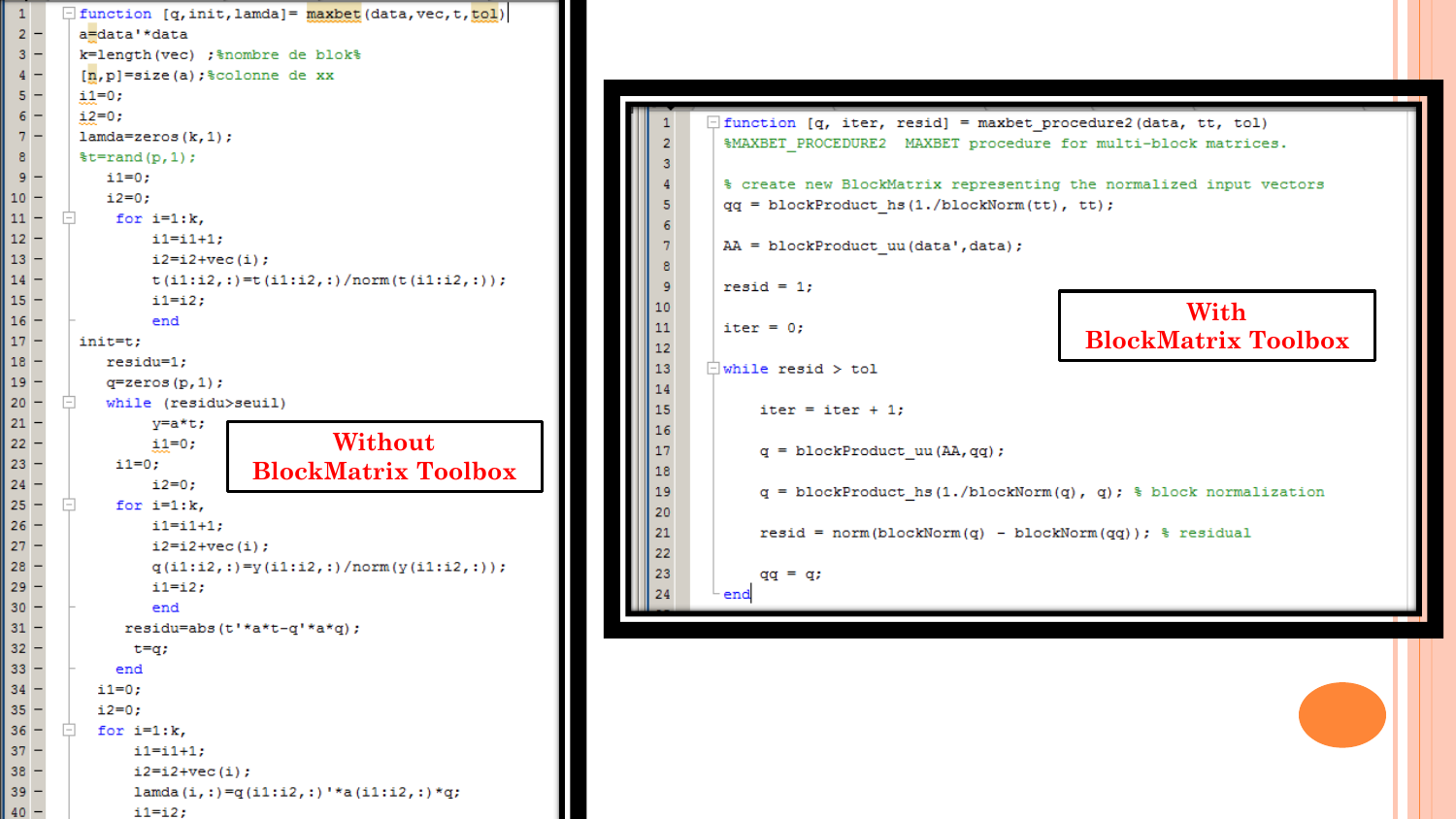# 3.1. CONCLUSIONS

Clarify the definition and vocabulary for block matrices.

- What is a block matrices and what it is not ?
- Introduce the block-dimension of the block-matrices.
	- How to describe the size of a block-matrix?
- Introduce and unify (15) products for the block-matrices.
- Mount connections examples of the proposed framework with chemometrics.
	- Does this framework is useful for chemometrics?
- Provide operational solution for fast prototyping algorithms that involve block-matrices. (Packages)
	- How to handle and work with block-matrices under R or Matlab?